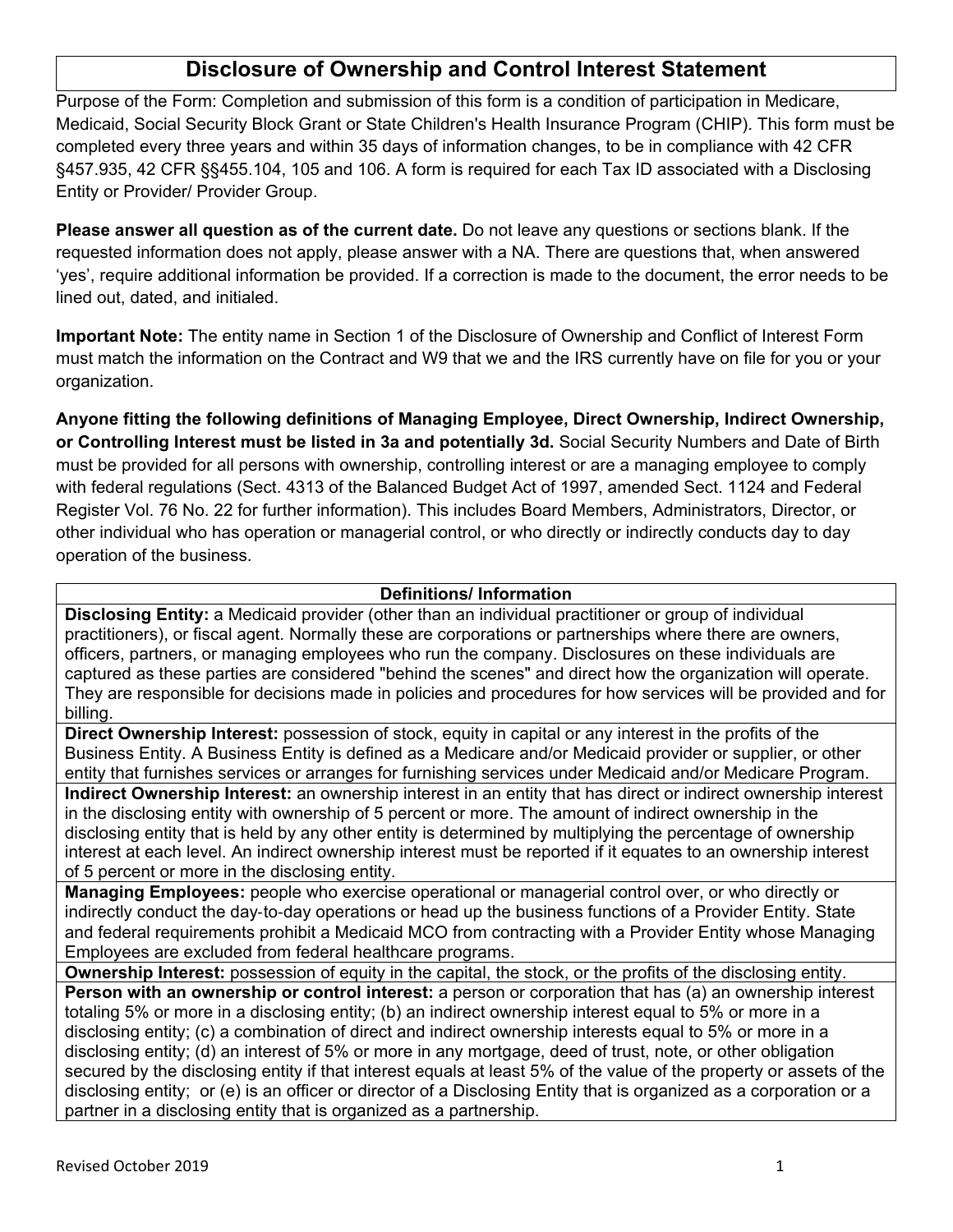### **This document MUST be completed and signed by an Owner of the Business Entity.**

The Disclosure of Ownership is a Center for Medicare and Medicaid Services (CMS) and Client Required document to obtain during the contracting/credentialing process. If this documentation is not received, the credentialing process will be delayed. *If there are multiple Service Offices associated with this Business Entity, please attach a complete list of ALL Service Offices including their address.*

#### **Section 1**

Completion and submission of this form is a condition of participation in any program established by Medicaid or Medicare only. One full and accurate disclosure of ownership is required for each Business Entity. Failure to submit the requested information will result in refusal to participate in the Network or in termination of an existing agreement. If there are any changes in the ownership an updated form must be submitted within 35 days.

#### **Identifying Information**

When completing this section please use the Name of the Entity on file with the IRS, not a "DBA", Doing Business As Name.

| <b>Name of Entity</b>                                                                                              |  |  |  |
|--------------------------------------------------------------------------------------------------------------------|--|--|--|
| Tax ID                                                                                                             |  |  |  |
| <b>Telephone Number</b>                                                                                            |  |  |  |
| <b>Street Address</b>                                                                                              |  |  |  |
| City                                                                                                               |  |  |  |
| <b>State</b>                                                                                                       |  |  |  |
| Zip                                                                                                                |  |  |  |
| County                                                                                                             |  |  |  |
| <b>Section 2</b>                                                                                                   |  |  |  |
| Answer the following questions by checking "Yes" or "No".                                                          |  |  |  |
| If any of the questions are answered "Yes", list the names and addresses if the individuals or corporations        |  |  |  |
| on a separate page.                                                                                                |  |  |  |
| 2a. Are there any individuals or organizations that have a direct or indirect ownership or controlling interest of |  |  |  |
| 5% or more in the Business Entity that have been convicted of a criminal offense related to the involvement        |  |  |  |
| of persons in any of the programs under Medicaid and Medicare Programs?<br>$\Box$ Yes<br>$\Box$ No                 |  |  |  |
| 2b. Have any directors, officers, agents, or managing employees of the Business Entity ever been convicted         |  |  |  |
| of a criminal offense related to their involvement in such programs established by Medicaid and Medicare?          |  |  |  |
| Yes<br>l No                                                                                                        |  |  |  |
| 2c. Are there any individuals currently employed by the Business Entity in a managerial, accounting,               |  |  |  |
| auditing, or similar capacity who were employed by the entity's fiscal intermediary or carrier within the          |  |  |  |

previous 12 months?  $\Box$  Yes  $\Box$  No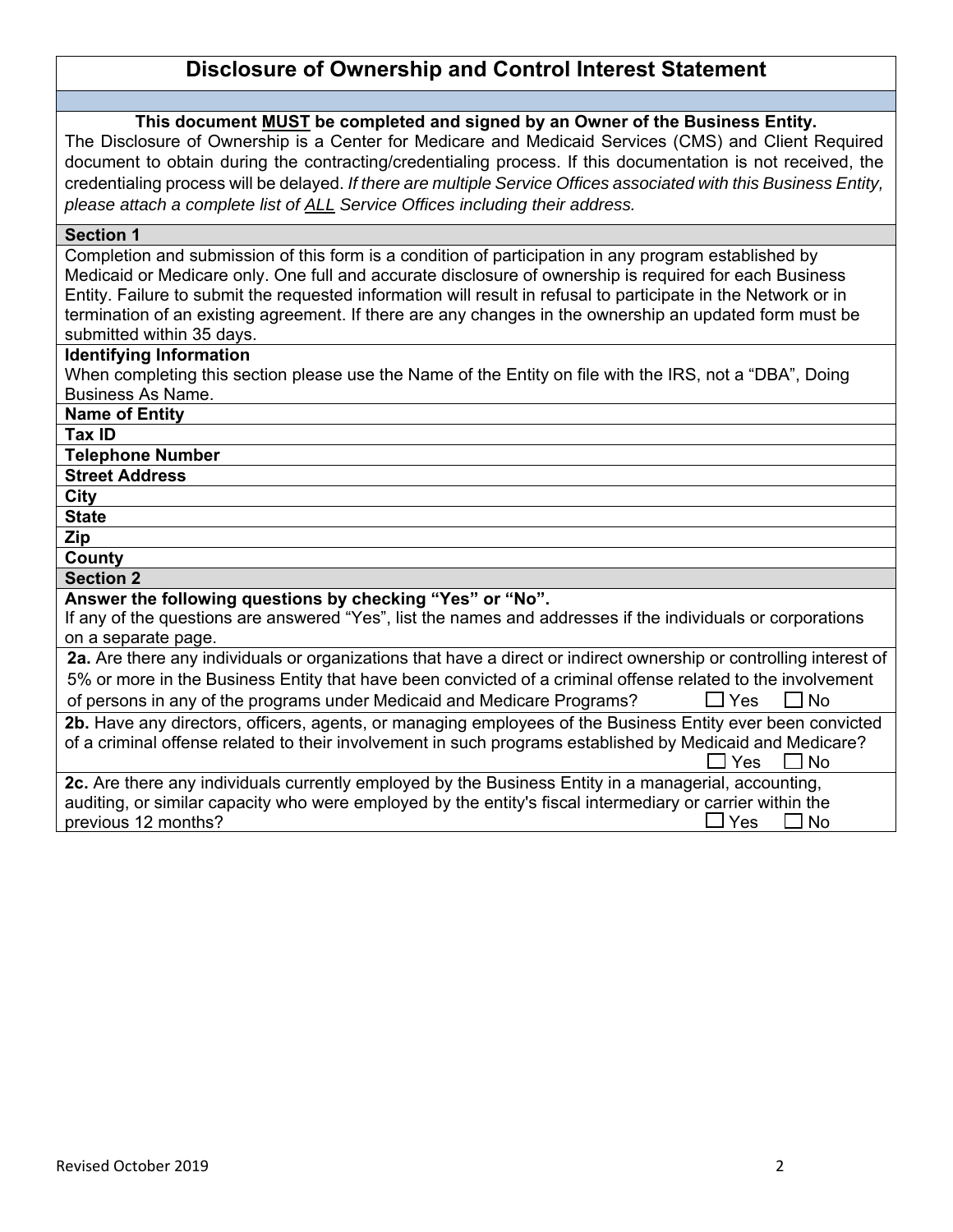**Section 3** 

**Owners & Managing Employees** 

| 3a. List names, addresses, Dates of Birth and SSN for all Persons with an ownership interest in; or        |
|------------------------------------------------------------------------------------------------------------|
| who are Managing Employees of the Disclosing Entity. List any additional names and addresses on a          |
| separate page. If more than one individual is reported and any of these persons are related to each other, |
| this must be reported on a separate page. For Persons who are corporations, substitute the corporation's   |
| Tax Identification Number (TIN) for the SSN.                                                               |
| $\sim$ $\sim$ $\sim$ $\sim$ $\sim$                                                                         |

#### **Owner/ Managing Employee #1**

Name of Person

Date of Birth

SSN

Address

City, State and Zip

## **Owner/ Managing Employee #2**

Name of Person

Date of Birth

**SSN** 

Address

City, State and Zip

#### **Owner/ Managing Employee #3**

Name of Person

Date of Birth

**SSN** 

**Address** 

City, State and Zip

#### **3b. Type of Entity – Check one that applies**

**Please Note:** Your selection here MUST match how you are registered with the IRS and the W9 we have on file.

 $\Box$  Limited Liability Company (LLC)

 $\Box$  S-Corporation

□ C-Corporation

 $\overline{\Box}$  Sole Proprietor/Single Member LLC

 $\overline{\mathsf{a}}$  Partnership

 $\overline{\mathsf{T}}$  Trust/Estate

 $\Box$  Government Entity

 $\Box$  Other

**3c.** If this Business Entity is a corporation, list names, addresses of the Directors, and EINs for entities, if different than what is listed in 3a.

**3d.** Are any owners of the Disclosing Entity also owners of *other* Medicare/Medicaid facilities, with *different*  Tax Id's that are different from that listed in section 1? (Example: sole proprietor, partnership or members of Board of Directors.)

If yes, please complete the section below:

 $\Box$  Yes  $\Box$  No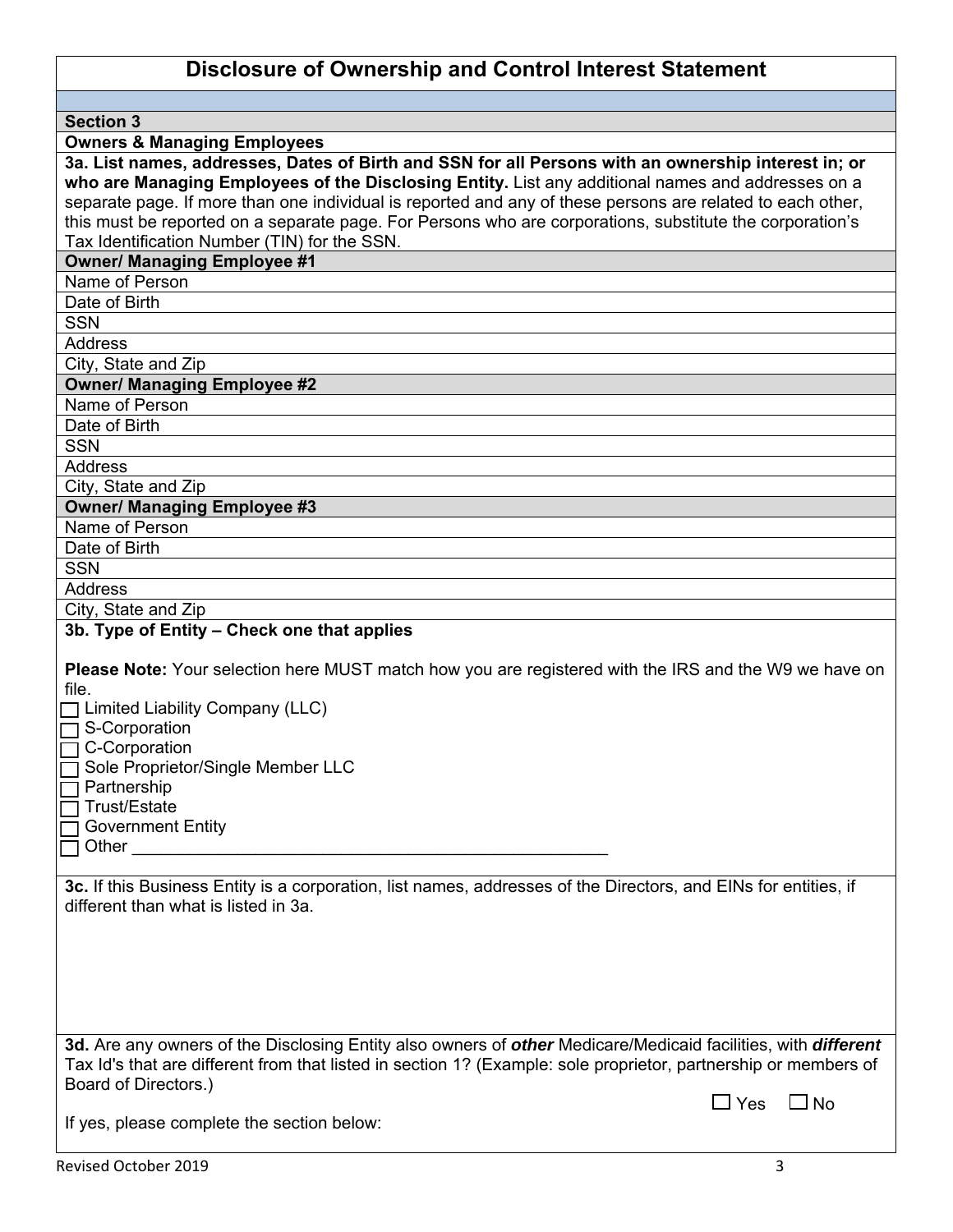| <b>Owner/ Entity #1</b>                                                                                       |                 |              |  |
|---------------------------------------------------------------------------------------------------------------|-----------------|--------------|--|
| Name of Individual/ Entity                                                                                    |                 |              |  |
| <b>SSN/TIN</b>                                                                                                |                 |              |  |
| <b>Address</b>                                                                                                |                 |              |  |
|                                                                                                               |                 |              |  |
| City, State and Zip                                                                                           |                 |              |  |
| <b>Owner/ Entity #2</b>                                                                                       |                 |              |  |
| Name of Individual/ Entity<br><b>SSN/TIN</b>                                                                  |                 |              |  |
|                                                                                                               |                 |              |  |
| <b>Address</b>                                                                                                |                 |              |  |
| City, State and Zip                                                                                           |                 |              |  |
| <b>Owner/ Entity #3</b>                                                                                       |                 |              |  |
| Name of Individual/ Entity                                                                                    |                 |              |  |
| <b>SSN/TIN</b>                                                                                                |                 |              |  |
| <b>Address</b>                                                                                                |                 |              |  |
| City, State and Zip                                                                                           |                 |              |  |
| <b>Section 4</b>                                                                                              |                 |              |  |
| Answer the following questions by checking "Yes" or "No".                                                     |                 |              |  |
| If any of the questions are answered "Yes", list the date of the change.                                      |                 |              |  |
| 4a. Has there been a change in ownership or control within the last year?                                     | $\bigcap$ Yes   | ٦No          |  |
| If yes, give date:                                                                                            |                 |              |  |
|                                                                                                               |                 |              |  |
| 4b. Do you anticipate any change of ownership or control within the year?                                     | $\sqsupset$ Yes | $\Box$ No    |  |
| If yes, give date:                                                                                            |                 |              |  |
|                                                                                                               |                 |              |  |
| 4c. Do you anticipate filing for bankruptcy within the year?                                                  | $\Box$ Yes      | $\square$ No |  |
| If yes, give date: _________                                                                                  |                 |              |  |
| <b>Section 5</b>                                                                                              |                 |              |  |
|                                                                                                               |                 |              |  |
| 5. Is the Disclosing Entity operated by a management company or leased in                                     | $\Box$ Yes      | ]No          |  |
| whole or in part by another organization?                                                                     |                 |              |  |
| <b>Section 6</b>                                                                                              |                 |              |  |
| 6. Has there been a change in management within the last year?                                                | _lYes           | 7No          |  |
|                                                                                                               |                 |              |  |
| (change in Director, a new Administrator, contracting operations of the facility to a management corporation, |                 |              |  |
| hiring or dismissing employees with 5% or more interest, or similar change)                                   |                 |              |  |
| <b>Section 7</b>                                                                                              |                 |              |  |
| 7a. Is the Disclosing Entity currently chain affiliated?                                                      | $\exists$ Yes   | $\Box$ No    |  |
| If yes, please complete the section below:                                                                    |                 |              |  |
| <b>Name</b>                                                                                                   |                 |              |  |
| <b>EIN</b>                                                                                                    |                 |              |  |
| <b>Address</b>                                                                                                |                 |              |  |
| City, State and Zip                                                                                           |                 |              |  |
|                                                                                                               |                 |              |  |
| 7b. If "No", was the Disclosing Entity ever chain affiliated?                                                 | ]Yes            | ]No          |  |
| <b>Name</b>                                                                                                   |                 |              |  |
| <b>EIN</b>                                                                                                    |                 |              |  |
| <b>Address</b>                                                                                                |                 |              |  |
| City, State and Zip                                                                                           |                 |              |  |